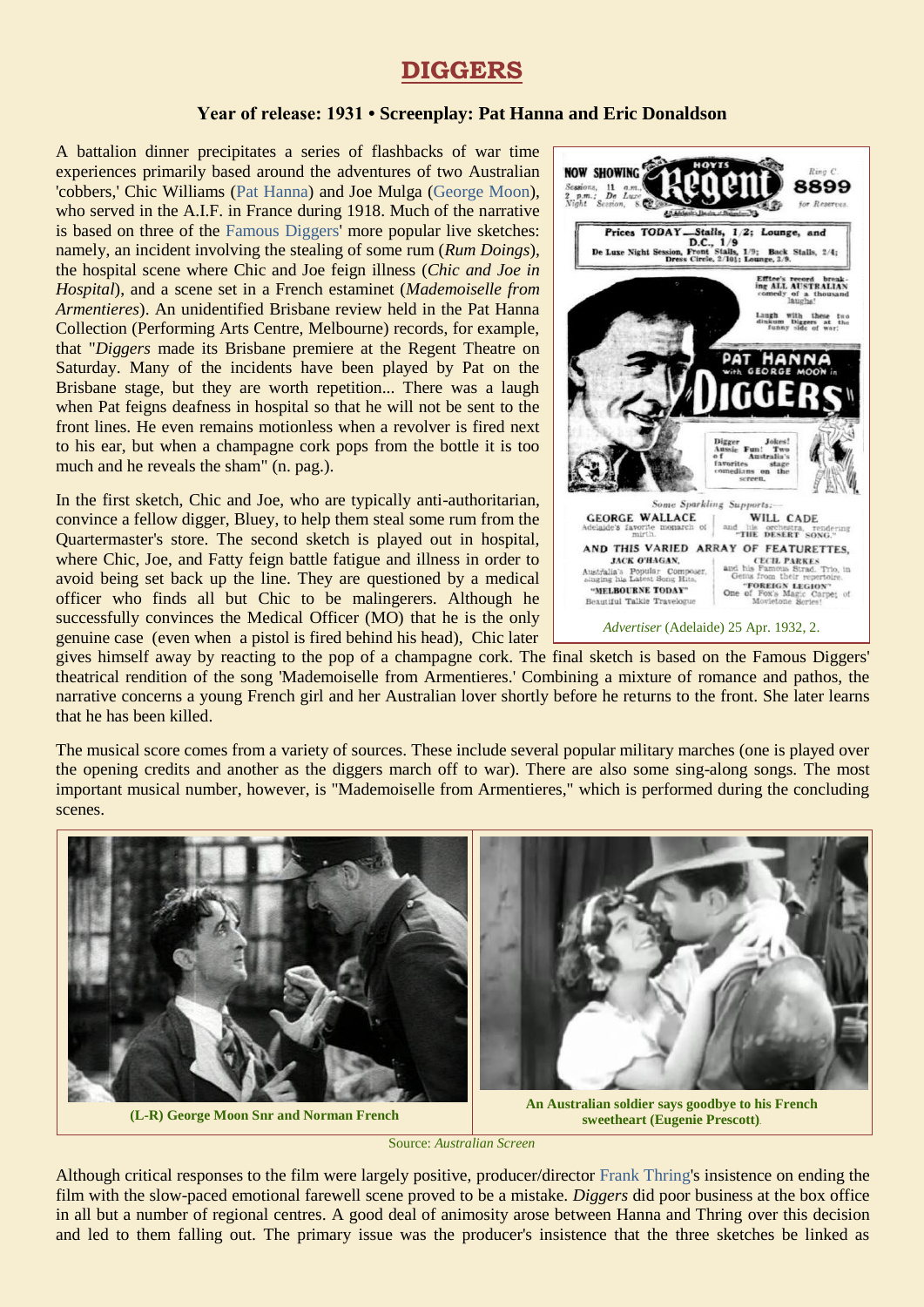described in the abstract above. Hanna, whose entertainment philosophy had long been "leave them laughing," wanted the order to be changed to the way he had written the screenplay, allowing the hospital scene to close the film. After being overruled by Thring Hanna vowed never to work for him again. Although he used the Efftee [Film Productions'](https://ozvta.com/organisations-a-l/) facilities for the sequel *Diggers in Blighty*, that film (along with *Waltzing Matilda*) was produced by his own company, Pat Hanna Productions.



**Chic (Pat Hanna) pretends to be deaf, to avoid returning to the front. The medical officer (Norman French) tries to outsmart him, but Chic's act is too convincing.** Source: *Australian Screen* 

Paul Byrnes (*Australian Screen*) suggests that the final scene appears "calculated to show [Thring's] skills and build up the film's patriotic appeal (even though it was 13 years after the war had been won)." He further points out the problematic with the ending, noting that the farewell between a soldier and his sweetheart were new characters in the film, and that although stirring the ending does not include Chic and Joe - the chief characters in the story. Among the responses following the openings around the country were the following:

Though much had been expected from Efftee Film Productions, the excellence of the firm's first programme surprised a most enthusiastic audience. Technically none of the films was in any way inferior to American "talkies," and their other qualities made those who saw them wish to see more from the same studio… The principal film, "Diggers," a war-time farce, by Pat Hanna, with a note of tragedy towards the end, reflected the highest credit both upon the performers and upon its director, Mr. Thring. "Diggers" is an excellent comedy of a simple type of wide appeal, and its closing scenes show that equally good work may be expected from the firm in more dramatic films (["Australian Talkies: Highly Praised in Melbourne.](https://trove.nla.gov.au/newspaper/article/32396955)" *West Australian* 20 Nov. 1931, 2).

The world-premiere of *Diggers* and *The Co-Respondent's Course*, two Australian talkies from the local Efftee Studios, was received with enthusiasm by a large audience at The Plaza on Friday night... The better of the two feature pictures was *Diggers*, which revealed the lighter side of the war—with an artistic little bit of its serious side at the conclusion—as provided by those two well known comedians, Pat Hanna and George Moon. Both of these gentlemen should do really well in talkies; they certainly raised many laughs on Friday (["Diggers.](https://trove.nla.gov.au/newspaper/page/17647201)" *Table Talk* 12 Nov. 1931, 18).

So far as the technique of the talkies is concerned, "Diggers" may challenge comparison with any imported film. Its photography is admirably clear and well defined; the sound-recording is excellent, and the acting is natural and convincing. Possibly in due course, when Australian scenario-writers receive fuller encouragement, there will be better material in the stories (["New Films: An Australian Talkie.](https://trove.nla.gov.au/newspaper/page/1159593)" *Sydney Morning Herald* 16 Nov. 1931, 4).

This is Australia's first full length talkie-comedy, and it has set a standard, to surpass which must bring credit to future productions. Mr. Thring has captured some of the farcical interludes of the Great War; or rather, Pat Hanna and George Moon have captured the spirit for him, and he has recorded it for the amusement of the nation (["New](https://trove.nla.gov.au/newspaper/page/2884192)  [Shows: Fun with Diggers."](https://trove.nla.gov.au/newspaper/page/2884192) *Advertiser* 25 Apr. 1932, 11).

*Diggers* was filmed in and around Melbourne, with indoors scenes shot at F. W. Thring's Efftee Studios, which had been established inside the partly burnt-out Her Majesty's Theatre.